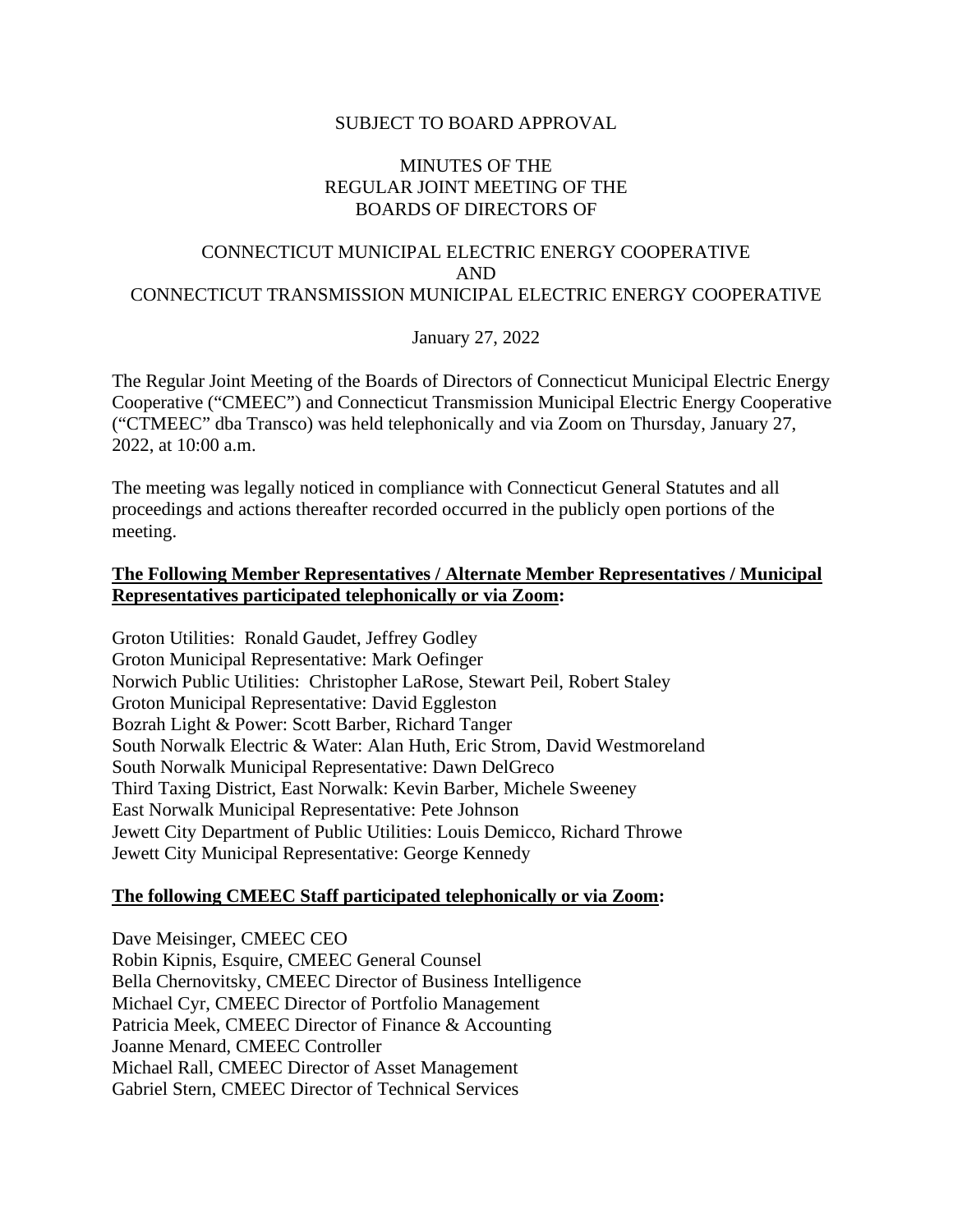Heidi Winnick, CMEEC Financial and Treasury Analyst Margaret Job, CMEEC Paralegal and Compliance Specialist Ellen Kachmar, CMEEC Office and Facilities Manager

## **Others participating telephonically or via Zoom:**

David Silverstone, Esquire, Municipal Electric Consumer Advocate

Ms. Job recorded.

Chair Kevin Barber called the meeting to order at 10:00 a.m. He stated for the record that today's meeting is being held telephonically and via Zoom. Chair Barber requested that all participants mute their devices unless speaking to eliminate confusion and background noise. He requested that those present state their name and where they are from for clarity of the record.

## **Specific Agenda Item**

## **A Public Comment Period**

No public comment was made.

## **B Conduct Roll Call / Voting Roster**

Ms. Job conducted roll call identifying the voting persons at today's meeting. Chair Barber confirmed a quorum was present.

## **C Approve the Minutes of the Regular December 16, 2021 Board of Directors' Meeting**

Member Representative Westmoreland requested that the minutes be amended to reflect that he was present at this meeting.

**A motion was made by Municipal Representative Pete Johnson, seconded by Member Representative Richard Tanger to Approve the Minutes of the Regular December 16, 2021 Board of Directors' Meeting, as amended.**

**Motion passed unanimously. 22-01-01**

## **D Approve the Minutes of the Annual and Regular November 18, 2021 CTMEEC Board of Directors' Meeting**

Member Representative Westmoreland requested that the minutes be amended to reflect that he was present at this meeting.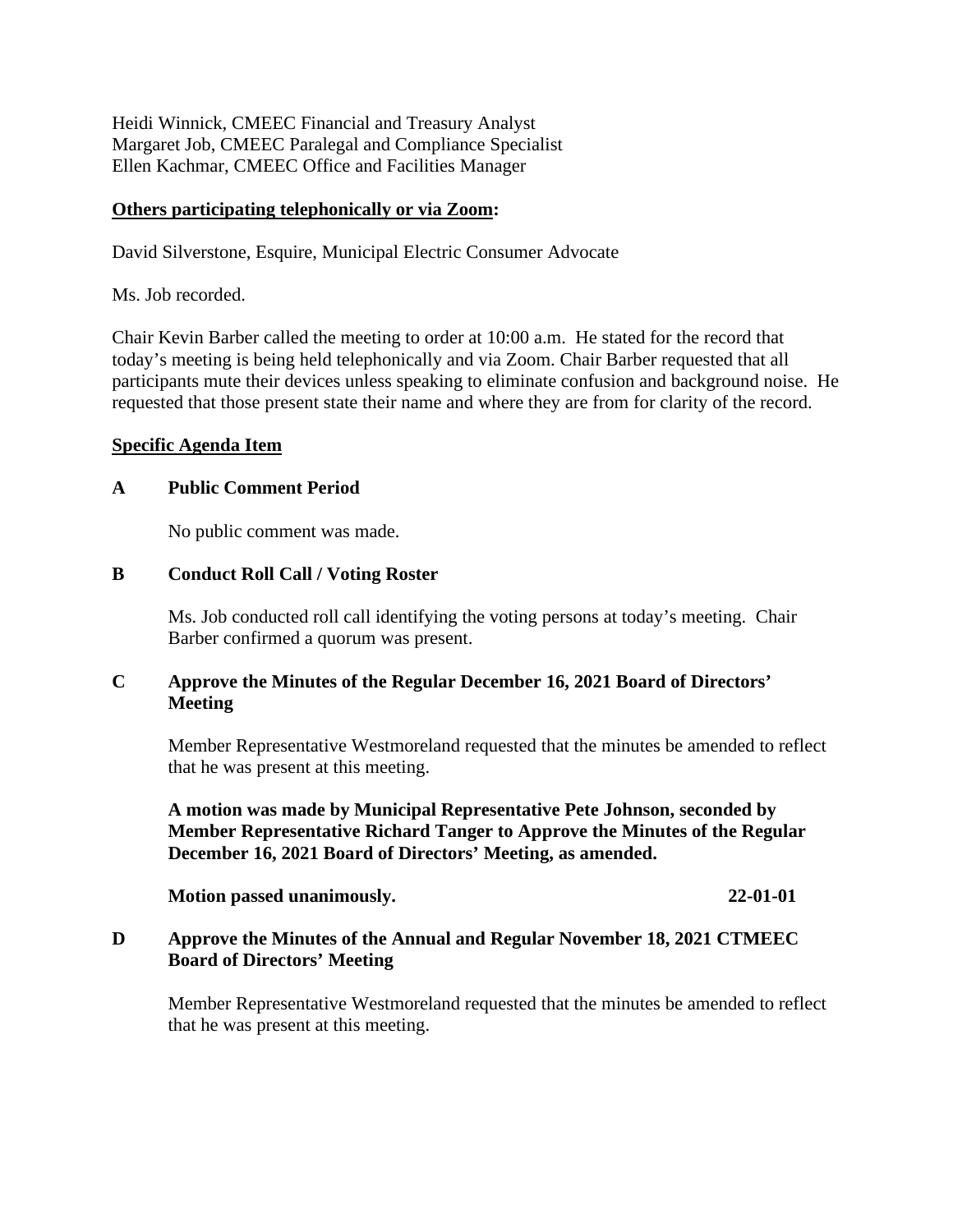**A motion was made by Municipal Representative Mark Oefinger, seconded by Member Representative Ronald Gaudet to Approve the Minutes of the Annual and Regular November 18, 2021 CTMEEC Board of Directors' Meeting, as amended.**

**Motion passed unanimously. 22-01-02**

## **E December 2021 Objective Summary**

Mr. Meisinger explained that as was the case reported in December, due to the volatile pricing in December more challenges are being faced related to the winter in connection with energy and gas prices. He stated that higher than forecasted pricing for energy and gas were the drivers.

Mr. Meisinger stated that Regional Competitiveness TMR Net Cost Deviation to Benchmark came in at 2% versus the target of 26%. Mr. Meisinger added that year end is projected to be at 25% with a target of 29%. Mr. Meisinger explained main drivers as volatile gas and forward energy pricing as well as transmission true ups and procurement in October 2021.

All-In Cost TMR View came in at \$26 above budget for the month of December, but also came in at \$87/MWh for the year compared to an original budget of \$83/MWh.

## **F December 2021 Project Portfolio Management**

Mr. Rall provided a high-level overview of the Projects stating MicroGen came in below budget due to LNS transmission true-up and lower than budgeted peak load reduction.

He added that Pierce came in below budget mainly due to maintenance item expense timing, fees associated with the termination of Ethos Energy agreement as well as higher than budgeted outside service expenses.

Mr. Rall explained that the Community Solar Garden project came in lower than budgeted due to no longer offsetting with the RFFI fund and actual generation being higher than budgeted. He added that PPA and REC expenses were higher than expected.

Year-end came in below budget due mainly to the Pierce write-off of spare parts used during combustion inspection in October 2021, as well as certain other one-time factors.

Discussion followed.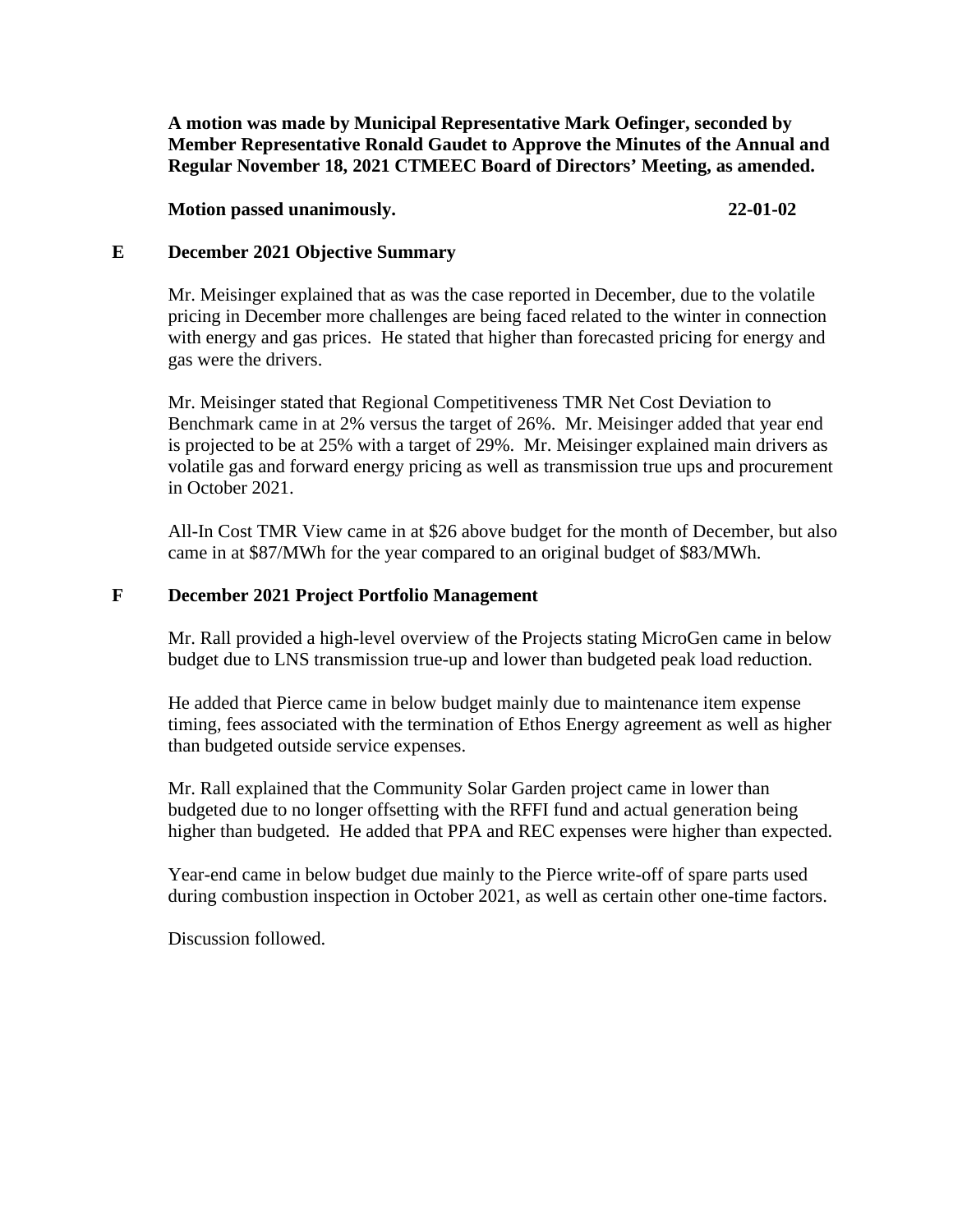## **G December 2021 Energy Market Update**

Mr. Cyr provided a high-level overview of the Energy Market Analysis for December highlighting each of the results for the previous month as they affected Load, Energy Costs, Natural Gas Costs and Oil Costs.

Mr. Cyr then then explained the mitigating actions taken recently and walked the Board through other materials included in the Board Package highlighting Member Residual Energy Costs for the month and year to date. He walked the Board through the Member Residual Energy Source Reconciliation. Mr. Cyr then discussed trend of actual versus forward pricing for the months going forward.

Discussion then followed related to recent articles on rolling blackouts resulting from extreme temperatures and the possibility and impacts on consumers of that happening.

## **H Budget & Finance Committee Report Possible Vote to Approve the Budget & Finance Committee Charter**

Member Representative Christopher LaRose, Budget & Finance Committee Chair, explained that the Committee met on January 6, 2022, and conducted onboarding for new Committee members, reviewed the Committee Charter and suggested changes to it. He informed the Board that he has been re-elected to serve as Committee Chair for 2022.

The Committee discussed Strategic Plan items as goals for this Committee including review of Board package content and update five-year financial plan. Member Representative LaRose further explained that the Committee reviewed the investment policy which will be brought to the full Board for approval at its meeting in February. Other policies reviewed by this Committee do not require Board approval however those policies will also be brought to the Board for informational purposes.

Ms. Kipnis then walked the Board through the revised Committee Charter. After discussion, Chair Barber entertained a motion to approve the same.

## **A motion was made by Member Representative Gaudet, seconded by Municipal Representative Oefinger to Approve the Revised Budget & Finance Committee Charter.**

#### **Motion passed unanimously. 22-01-03**

## **I Audit Committee Report**

Member Representative Stewart Peil, Audit Committee Chair, explained that the Committee met on January 11, 2022 where he was re-elected Chair for 2022. He added that the Committee conducted onboarding for new Committee members and reviewed the Charter. He added that no revisions were made to the Charter, and that it did not require approval by the Board. The Committee also discussed goals for 2022 including the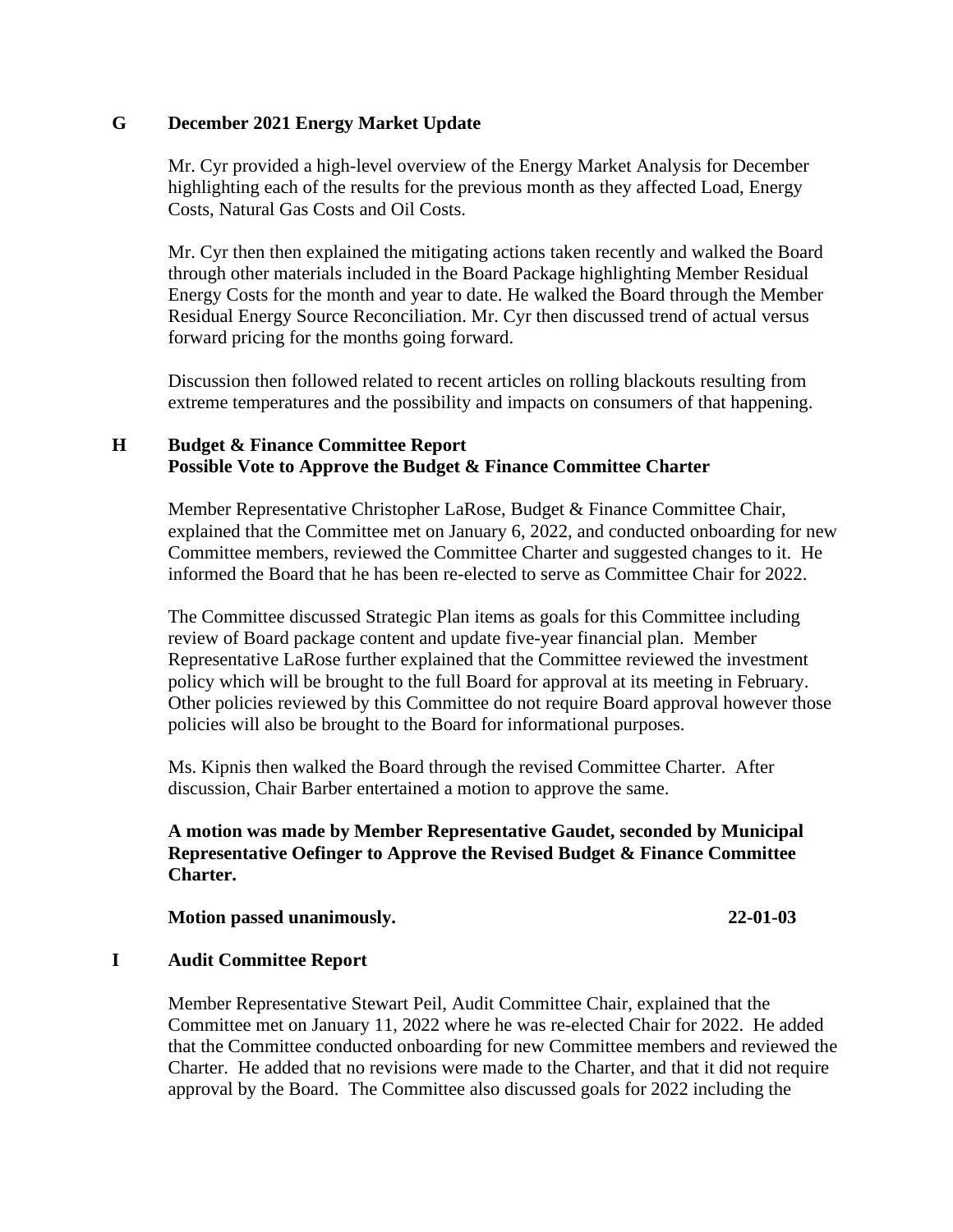review of the CliftonLarsonAllen draft financial statement at its meeting on March 17, 2022 with the expectation that it will be brought before the full Board for approval. Member Representative Peil further explained that the Committee will continue its work on the Cybersecurity Audit as well as conduct an audit of the CMEEC Business Continuity policy.

### **J Ad Hoc CEO Performance and Compensation Committee**

Chair Kevin Barber, Ad Hoc CEO Performance and Compensation Committee Chair, explained that this Committee met on January 18 and January 25, 2022. He stated that the Committee adopted a Charter as well as began preliminary discussions surrounding the CEO 2021 performance review. He added that they decided to engage a consultant to assist with the development of appropriate CEO evaluation metrics to aid CEO review on an annual basis beginning next year, and also to perform a market study of compensation, incentives and benefits for public power CEOs.

Ms. Kipnis then walked the Board through the Committee Charter highlighting slight differences between other CMEEC Committee Charters. She stated that Committee membership is made up of the General Managers of the Members with Chair Barber acting as Chair of this Committee due to his role as Chair of the Board.

Chair Barber entertained a motion to approve the Charter.

## **A motion was made by Municipal Representative Oefinger, seconded by Member Representative Alan Huth to Approve the Ad Hoc CEO Performance and Compensation Committee Charter.**

**Motion passed unanimously. 22-01-04**

### **K Governance Committee Report**

Member Representative Gaudet, Governance Committee Chair, explained that the Committee met on January 20, 2022 and re-elected him as Chair for 2022. The Committee conducted onboarding of new Committee members. He explained that the Committee reviewed its revised Charter which incorporates several responsibilities absorbed by it resulting from the dissolution the CMEEC Compensation and Strategic Planning Committees.

Member Representative Gaudet explained that the Committee discussed goals including board package content as well as the platform on which material is uploaded. The Committee discussed rolling out Committee self-evaluations in November of each year and the possibility of instituting a consent agenda. Finally, Member Representative Gaudet explained that the Committee reviewed and finalized Board Officer and Board Member position descriptions. Those descriptions are included in today's materials for the Board's information.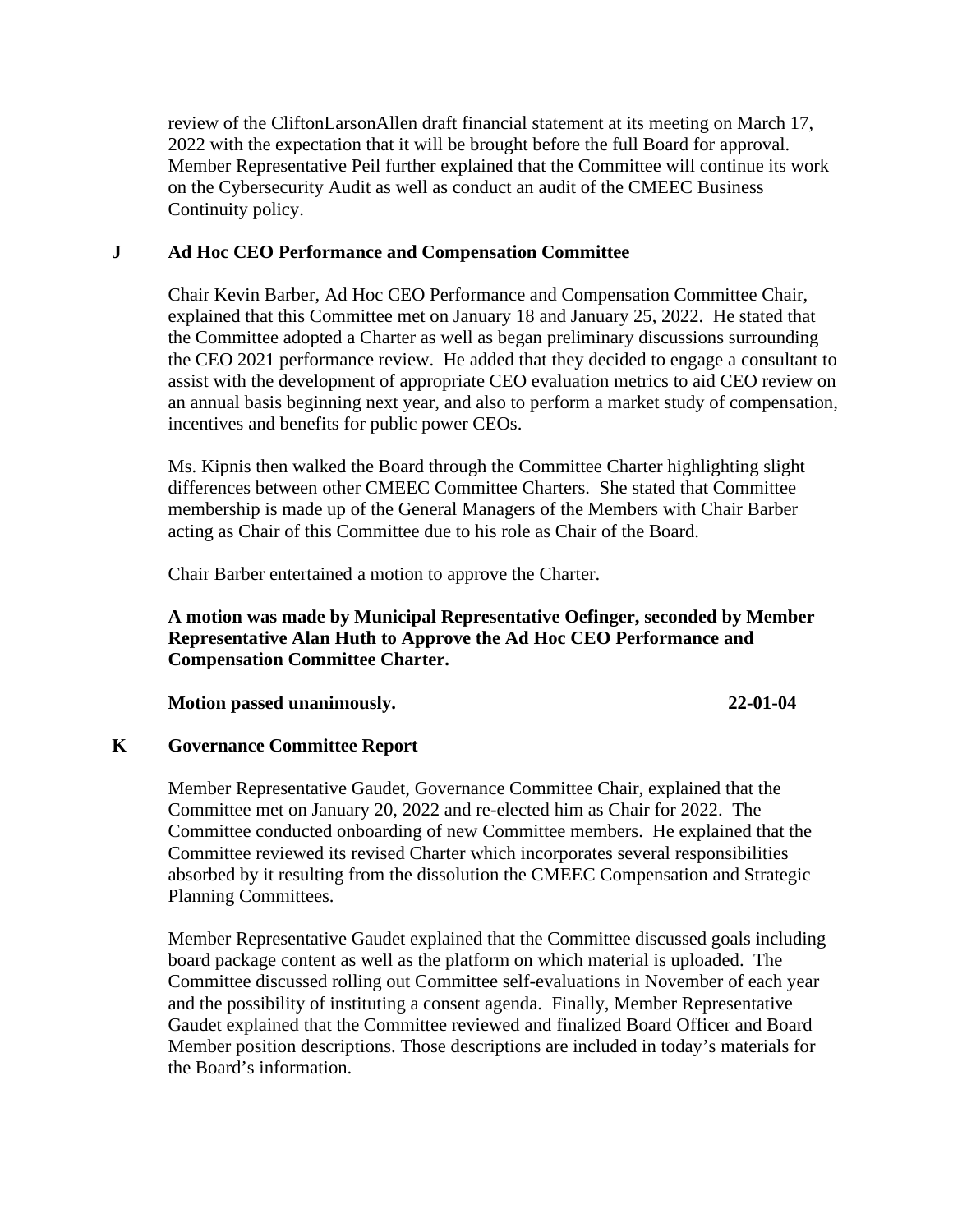Ms. Kipnis then briefly highlighted the Board position descriptions stating that a position description has been developed for the Board Chair, Board Vice Chair, Board Treasurer, Board Secretary, Member and Alternative Member Representatives, and Municipal Representatives. She added that these position descriptions will be shared with each Member Utility Commission and legislative boards responsible for making appointments to the CMEEC Board. Ms. Kipnis further added that these position descriptions can be used to aid in the nomination of slates of CMEEC Board officers.

Ms. Kipnis then walked the Board through the revised Committee Charter. After discussion, Chair Barber entertained a motion to approve the revised Governance Committee Charter.

**A motion was made by Member Representative Louis Demicco, seconded by Member Representative Tanger to Approve the Revised Governance Committee Charter.**

**Motion passed unanimously. 22-01-05**

## **L Pierce Divestiture and Closing Possible Vote on Resolution to Enter into Escrow Agreement for the Proceeds of the Pierce Sale**

Ms. Meek walked the Board through the Accounting for the Pierce Project Sale slide deck provided in advance of today's meeting. She highlighted the preliminary amount to be collected from the project participants to redeem the outstanding bonds associated with the Pierce project which were not defeased by the proceeds of the sale. Ms. Meek explained that some values used in the Net Working Capital component of the sales proceeds still need to be trued up before the final amount to be collected from project participants can be determined. Ms. Meek then highlighted other items that need to be conducted before the final calculation can be done. She anticipated completion of these items by the end of the first quarter of 2022. Ms. Meek added that CMEEC will receive ISO-NE resettlements for revenues and expenses associated with the Pierce project through March 2022, and that once all resettlements have been received, CMEEC will issue final net benefits to the project participants.

Lastly, Ms. Meek explained that other follow-up activities include consultation with the project participants to determine the method of payment of amounts to be collected and deposited in the 2013 Series A Debt Service Account by year-end.

After lengthy discussion, Chair Barber entertained a motion to Approve the Resolution to Enter into Escrow Agreement for the Proceeds of the Pierce Sale, which is required to be set up for the deposit of the sale proceeds by the provisions of the tax code.

**A motion was made by Member Representative Gaudet, seconded by Member Representative Tanger to Approve the Resolution to Enter into Escrow Agreement for the Proceeds of the Pierce Sale.**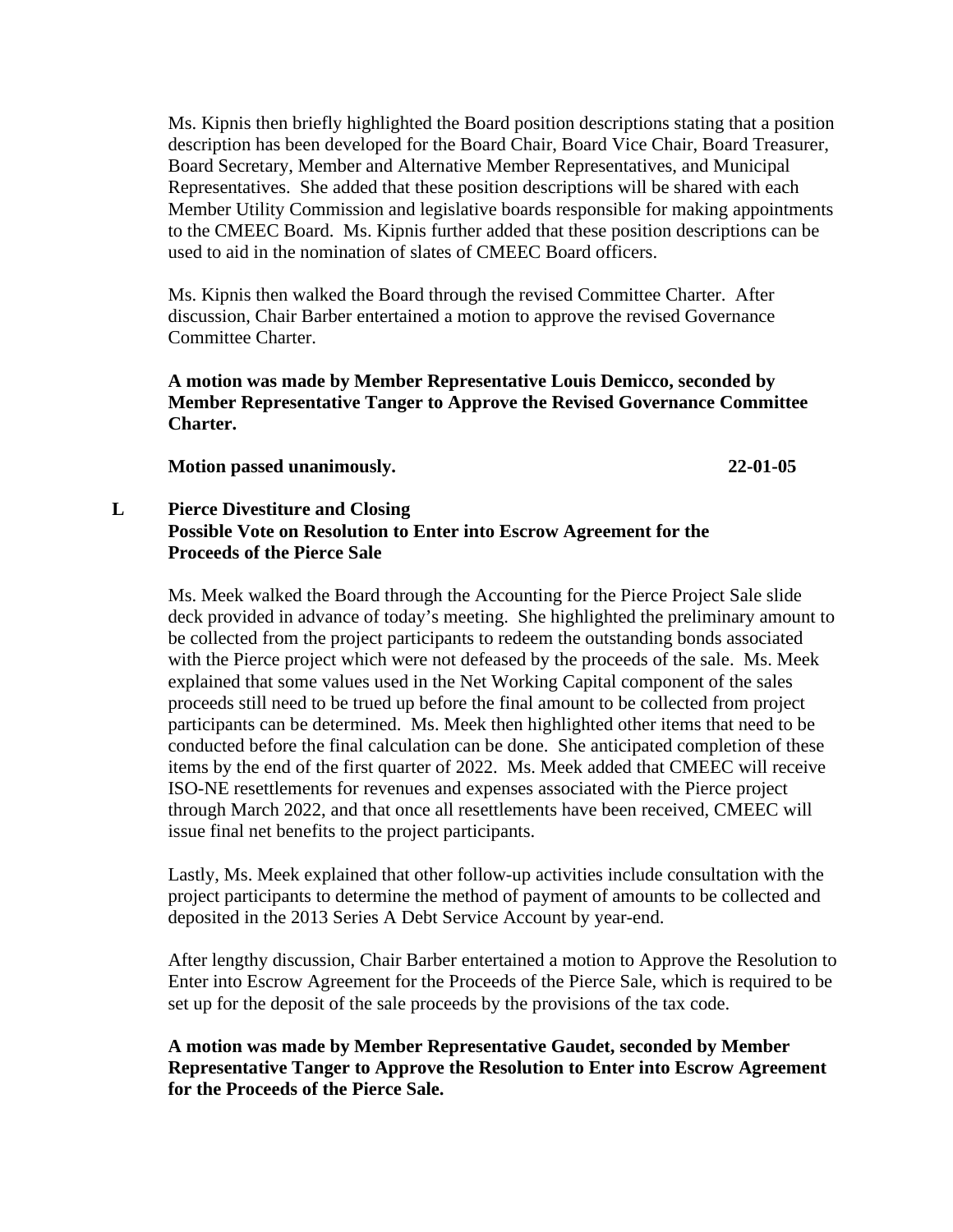### **Motion passed unanimously. 22-01-06**

### **M Transmission Rate Stabilization Fund**

Ms. Meek began her presentation by describing the documents which govern the relationships between the Members, CMEEC, and Transco, and the process through which transmission expenses and Transmission Project #1 net benefit flow from Transco to CMEEC, and ultimately to the Members. Ms. Meek gave a history of how Transco debt service associated with the 2012 Series A Transmission bonds was collected from June 2011- August 2016for a total amount collected of \$4.6 million. She explained where these monies have been reported on Transco financial statements, and that they are invested with CMEEC's investment advisor in accordance with the General Transmission Service Agreement with resulting interest being passed through to the participants of Transmission Project #1.

Ms. Meek explained that the debt service schedule has changed considerably as a result of the refunding of the 2012 Series A Transmission bonds. In order to clearly report the debt service associated with the new 2021 Series A Transmission bond debt schedule, Transco will refund the \$4.6 million to CMEEC, where it will then be placed in the Members' Transmission Rate Stabilization Funds in accordance with the bond covenant. Ms. Meek explained that Members may choose how to use these funds in accordance with the Membership Agreement.

Discussion followed.

#### **N MEU Roundtable**

The General Managers of the Members provided an update on Covid-19 related business practices currently being followed by their utilities and commissions.

### **O New Business**

Ms. Kipnis provided a high-level review of current issues including Governor Lamont's Executive Order #21-3 which includes initiatives by regulatory bodies tasked with implementing energy efficiency programs as they relate to the state's various decarbonization goals.

Ms. Kipnis also provided an update on current outstanding CMEEC matters including brief status updates regarding the community solar gardens, the fuel cell project, and the D&O insurance settlement conference scheduled to take place following today's Board meeting.

Brief discussion followed.